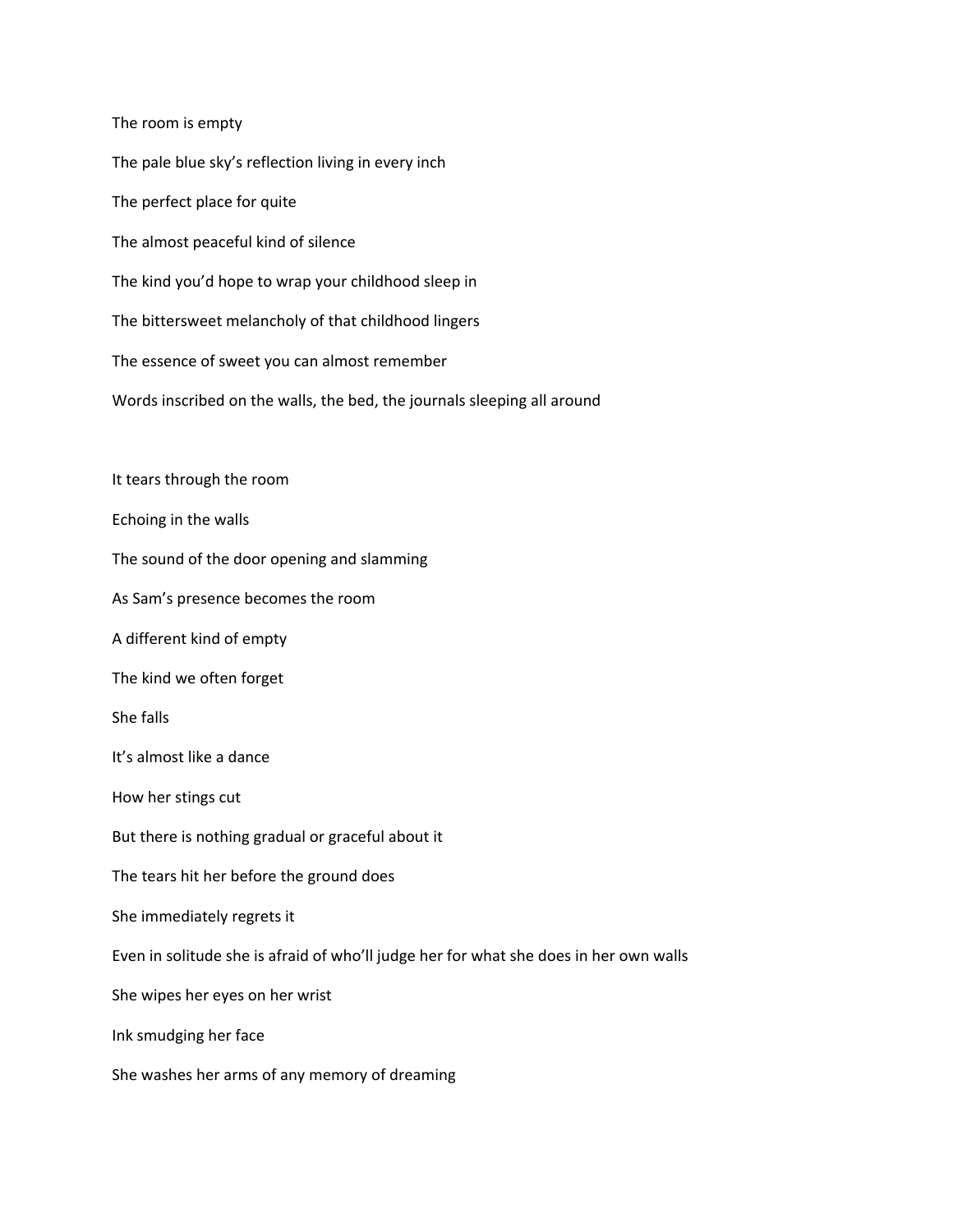She takes a deep breath Stands The air inflates her A balloon filling up and up and up and then letting go Just before it pops She doesn't even need to think Like instinct A match lights in her She rips through the dresser and pulls out the lighter Snatching the nearest book from its slumber She sits down on the bed just like kindergarten One flick Two flick The flame breaths She stares at it How beautiful How warm She tears a page Burns Tosses it in the bin Another Burns Tosses Another Another